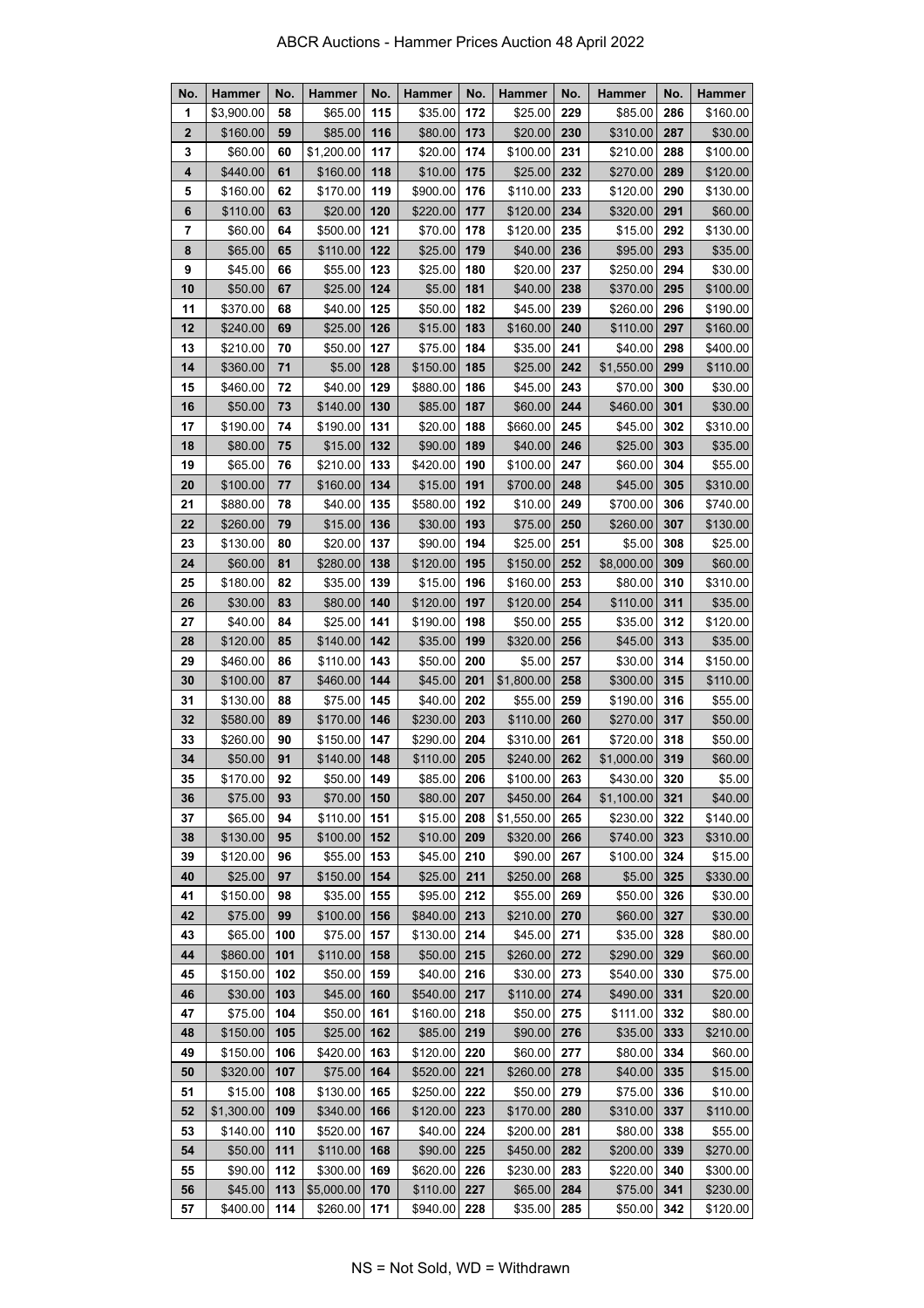| No.        | <b>Hammer</b>      | No.        | <b>Hammer</b>       | No.        | <b>Hammer</b>        | No.        | <b>Hammer</b>       | No.        | Hammer              | No.        | <b>Hammer</b>      |
|------------|--------------------|------------|---------------------|------------|----------------------|------------|---------------------|------------|---------------------|------------|--------------------|
| 343        | \$200.00           | 400        | \$10.00             | 457        | \$150.00             | 514        | \$2,600.00          | 571        | \$45.00             | 628        | \$25.00            |
| 344        | \$30.00            | 401        | \$2,500.00          | 458        | \$5.00               | 515        | \$25.00             | 572        | \$40.00             | 629        | \$15.00            |
| 345        | \$25.00            | 402        | \$100.00            | 459        | NS-\$2000            | 516        | \$30.00             | 573        | \$10.00             | 630        | \$55.00            |
| 346        | \$170.00           | 403        | \$75.00             | 460        | \$60.00              | 517        | \$15.00             | 574        | \$370.00            | 631        | \$40.00            |
| 347        | \$170.00           | 404        | \$45.00             | 461        | \$45.00              | 518        | \$15.00             | 575        | \$230.00            | 632        | \$25.00            |
| 348        | \$55.00            | 405        | \$780.00            | 462        | \$200.00             | 519        | \$25.00             | 576        | \$45.00             | 633        | \$35.00            |
| 349        | \$65.00            | 406        | \$460.00            | 463        | \$250.00             | 520        | <b>WD</b>           | 577        | \$430.00            | 634        | \$75.00            |
| 350        | \$120.00           | 407        | \$470.00            | 464        | \$40.00              | 521        | \$95.00             | 578        | \$190.00            | 635        | \$40.00            |
| 351        | \$85.00            | 408        | \$490.00            | 465        | \$30.00              | 522        | \$25.00             | 579        | \$15.00             | 636        | \$30.00            |
| 352        | \$65.00            | 409        | \$95.00             | 466        | \$15.00              | 523        | \$45.00             | 580        | \$45.00             | 637        | \$40.00            |
| 353        | \$50.00            | 410        | \$55.00             | 467        | \$420.00             | 524        | \$50.00             | 581        | \$40.00             | 638        | \$45.00            |
| 354        | \$95.00            | 411        | \$520.00            | 468        | \$55.00              | 525        | \$15.00             | 582        | \$80.00             | 639        | \$40.00            |
| 355        | \$40.00            | 412        | \$95.00             | 469        | \$130.00             | 526        | \$600.00            | 583        | \$55.00             | 640        | \$25.00            |
| 356        | \$35.00            | 413        | \$120.00            | 470        | \$90.00              | 527        | \$15.00             | 584        | \$20.00             | 641        | \$85.00            |
| 357        | \$40.00            | 414        | \$55.00             | 471        | \$65.00              | 528        | \$25.00             | 585        | \$20.00             | 642        | \$30.00            |
| 358        | \$50.00            | 415        | \$2,900.00          | 472        | \$50.00              | 529        | \$260.00            | 586        | \$25.00             | 643        | \$65.00            |
| 359        | \$60.00            | 416        | \$55.00             | 473        | \$340.00             | 530        | \$110.00            | 587        | \$40.00             | 644        | \$45.00            |
| 360        | \$1,150.00         | 417        | \$300.00            | 474        | \$430.00             | 531        | \$75.00             | 588        | \$430.00            | 645        | \$20.00            |
| 361        | \$1,450.00         | 418        | \$80.00             | 475        | \$50.00              | 532        | \$55.00             | 589        | \$50.00             | 646        | \$110.00           |
| 362        | \$1,800.00         | 419        | \$180.00            | 476        | \$110.00             | 533        | \$420.00            | 590        | \$50.00             | 647        | \$75.00            |
| 363        | \$40.00            | 420        | \$660.00            | 477        | \$140.00             | 534        | \$110.00            | 591        | \$80.00             | 648        | \$85.00            |
| 364        | \$60.00            | 421        | \$55.00             | 478        | \$25.00              | 535        | \$25.00             | 592        | \$190.00            | 649        | \$5.00             |
| 365        | \$55.00            | 422        | \$150.00            | 479        | \$150.00             | 536        | \$400.00            | 593        | \$15.00             | 650        | \$20.00            |
| 366        | \$65.00            | 423        | \$140.00            | 480        | \$3,500.00           | 537        | \$30.00             | 594        | \$40.00             | 651        | \$15.00            |
| 367        | \$65.00            | 424        | \$80.00             | 481        | \$1,250.00           | 538        | <b>NS-\$0</b>       | 595        | \$220.00            | 652        | \$220.00           |
| 368        | \$40.00            | 425        | \$50.00             | 482        | \$75.00              | 539        | \$55.00             | 596        | \$55.00             | 653        | \$45.00            |
| 369        | \$55.00            | 426        | \$40.00             | 483        | \$560.00             | 540        | \$190.00            | 597        | \$60.00             | 654        | \$15.00            |
| 370        | \$30.00            | 427        | \$100.00            | 484        | \$10.00              | 541        | \$17.00             | 598        | \$35.00             | 655        | \$50.00            |
| 371        | \$45.00            | 428        | \$80.00             | 485        | \$25.00              | 542        | \$25.00             | 599        | \$85.00             | 656        | \$20.00            |
| 372        | \$45.00            | 429        | \$160.00            | 486        | \$290.00             | 543        | \$100.00            | 600        | \$350.00            | 657        | \$40.00            |
| 373        | \$85.00            | 430        | \$520.00            | 487        | \$85.00              | 544        | \$20.00             | 601        | \$140.00            | 658        | \$160.00           |
| 374        | \$170.00           | 431        | \$25.00             | 488        | \$170.00             | 545        | \$10.00             | 602        | \$110.00            | 659        | \$160.00           |
| 375        | \$55.00            | 432        | \$110.00            | 489        | \$300.00             | 546        | \$100.00            | 603        | \$75.00             | 660        | \$55.00            |
| 376        | \$110.00           | 433        | \$110.00            | 490        | \$30.00              | 547        | \$55.00             | 604        | \$65.00             | 661        | \$30.00            |
| 377        | \$2,900.00         | 434        | $$5.00$ 491         |            | \$560.00 548         |            | \$280.00            | 605        | \$60.00             | 662        | \$65.00            |
| 378        | \$35.00            | 435        | \$15.00             | 492        | \$50.00              | 549        | \$140.00            | 606        | \$45.00             | 663        | \$35.00            |
| 379        | \$35.00            | 436        | \$190.00            | 493        | \$720.00             | 550        | \$15.00             | 607        | \$25.00             | 664        | \$85.00            |
| 380        | \$150.00           | 437        | \$10.00             | 494        | \$55.00              | 551        | \$390.00            | 608        | \$45.00             | 665        | \$55.00            |
| 381        | \$30.00            | 438        | \$2,700.00          | 495        | \$60.00              | 552        | \$35.00             | 609        | \$100.00            | 666        | \$35.00            |
| 382        | \$470.00           | 439        | \$5.00              | 496        | \$220.00             | 553        | \$75.00             | 610        | \$35.00             | 667        | \$50.00            |
| 383        | \$5.00             | 440        | \$15.00             | 497        | \$130.00             | 554        | \$55.00             | 611        | \$55.00             | 668        | \$270.00           |
| 384        | \$290.00           | 441        | \$100.00            | 498        | \$100.00             | 555        | \$210.00            | 612        | \$70.00             | 669        | \$30.00            |
| 385        | \$10.00            | 442        | \$190.00            | 499        | \$140.00             | 556        | \$230.00            | 613        | \$110.00            | 670        | \$35.00            |
| 386        | \$20.00            | 443        | \$500.00            | 500        | \$140.00             | 557        | \$30.00             | 614        | \$40.00             | 671        | \$45.00            |
| 387        | \$130.00           | 444        | \$370.00            | 501        | \$140.00             | 558        | \$25.00             | 615        | \$15.00             | 672        | \$140.00           |
| 388        | \$45.00            | 445        | \$80.00             | 502        | \$210.00             | 559        | \$85.00             | 616        | \$120.00            | 673        | \$60.00            |
| 389        | \$15.00            | 446        | \$120.00            | 503        | \$45.00              | 560        | \$260.00            | 617        | \$10.00             | 674        | \$80.00            |
| 390        | \$130.00           | 447        | \$410.00            | 504        | \$85.00              | 561        | \$130.00            | 618        | \$85.00             | 675        | \$5.00             |
| 391        | \$25.00            | 448        | \$150.00            | 505        | \$50.00              | 562        | \$230.00            | 619        | \$35.00             | 676        | \$10.00            |
| 392        | \$5.00             | 449        | \$90.00             | 506        | \$620.00             | 563        | \$20.00             | 620        | \$5.00              | 677        | \$45.00            |
| 393<br>394 | \$60.00<br>\$25.00 | 450        | \$20.00<br>\$40.00  | 507<br>508 | \$520.00             | 564<br>565 | \$55.00             | 621<br>622 | \$45.00             | 678<br>679 | \$40.00            |
| 395        | \$55.00            | 451<br>452 | \$120.00            | 509        | \$500.00<br>\$720.00 | 566        | \$130.00<br>\$75.00 | 623        | \$35.00<br>\$35.00  | 680        | \$25.00            |
| 396        | \$35.00            | 453        | \$50.00             | 510        | \$110.00             | 567        | \$40.00             | 624        | \$85.00             | 681        | \$45.00<br>\$60.00 |
| 397        | \$50.00            | 454        | \$30.00             | 511        | \$55.00              | 568        | \$20.00             | 625        | \$10.00             | 682        | \$30.00            |
|            | \$10.00            |            |                     | 512        |                      |            |                     | 626        |                     |            |                    |
| 398<br>399 | \$44.00            | 455<br>456 | \$10.00<br>\$180.00 | 513        | \$50.00<br>\$50.00   | 569<br>570 | \$45.00<br>\$25.00  | 627        | \$25.00<br>\$150.00 | 683<br>684 | \$20.00<br>\$5.00  |
|            |                    |            |                     |            |                      |            |                     |            |                     |            |                    |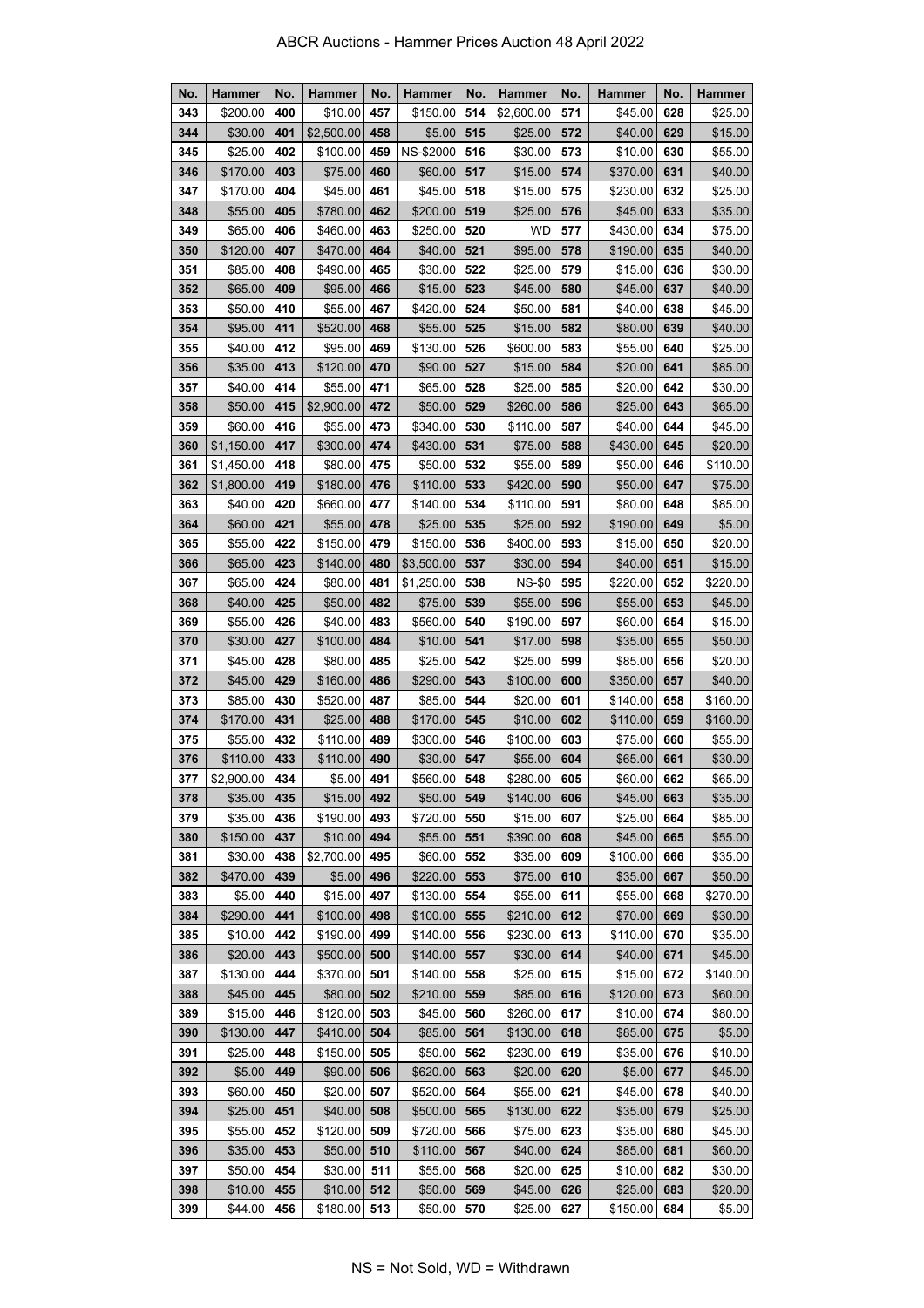| No. | <b>Hammer</b> | No. | Hammer     | No. | <b>Hammer</b> | No. | Hammer     | No. | Hammer         | No.  | <b>Hammer</b> |
|-----|---------------|-----|------------|-----|---------------|-----|------------|-----|----------------|------|---------------|
| 685 | \$10.00       | 742 | \$35.00    | 799 | \$1,050.00    | 856 | \$340.00   | 913 | \$50.00        | 970  | \$210.00      |
| 686 | \$10.00       | 743 | \$35.00    | 800 | \$55.00       | 857 | \$55.00    | 914 | \$190.00       | 971  | \$25.00       |
| 687 | \$30.00       | 744 | \$35.00    | 801 | \$2,500.00    | 858 | \$110.00   | 915 | \$320.00       | 972  | \$55.00       |
| 688 | \$25.00       | 745 | \$65.00    | 802 | \$6,200.00    | 859 | \$45.00    | 916 | \$70.00        | 973  | \$55.00       |
| 689 | \$5.00        | 746 | \$15.00    | 803 | \$130.00      | 860 | \$45.00    | 917 | \$170.00       | 974  | \$20.00       |
| 690 | \$45.00       | 747 | \$80.00    | 804 | \$40.00       | 861 | \$30.00    | 918 | \$230.00       | 975  | \$10.00       |
| 691 | \$55.00       | 748 | \$25.00    | 805 | \$65.00       | 862 | \$30.00    | 919 | \$20.00        | 976  | \$55.00       |
| 692 | \$130.00      | 749 | \$95.00    | 806 | \$50.00       | 863 | \$3,300.00 | 920 | \$60.00        | 977  | \$110.00      |
| 693 | \$45.00       | 750 | \$50.00    | 807 | \$110.00      | 864 | \$210.00   | 921 | \$90.00        | 978  | \$210.00      |
| 694 | \$25.00       | 751 | \$30.00    | 808 | \$280.00      | 865 | \$45.00    | 922 | \$45.00        | 979  | \$560.00      |
| 695 | \$45.00       | 752 | \$55.00    | 809 | \$200.00      | 866 | \$110.00   | 923 | \$350.00       | 980  | \$45.00       |
| 696 | \$25.00       | 753 | \$40.00    | 810 | \$130.00      | 867 | \$40.00    | 924 | \$30.00        | 981  | \$5.00        |
| 697 | \$30.00       | 754 | \$130.00   | 811 | \$120.00      | 868 | \$30.00    | 925 | \$30.00        | 982  | \$35.00       |
| 698 | \$25.00       | 755 | \$50.00    | 812 | \$110.00      | 869 | \$25.00    | 926 | \$45.00        | 983  | \$490.00      |
| 699 | \$110.00      | 756 | \$15.00    | 813 | \$80.00       | 870 | \$30.00    | 927 | \$150.00       | 984  | \$260.00      |
| 700 | \$80.00       | 757 | \$35.00    | 814 | \$95.00       | 871 | \$340.00   | 928 | \$85.00        | 985  | \$210.00      |
| 701 | \$25.00       | 758 | \$35.00    | 815 | \$240.00      | 872 | \$80.00    | 929 | \$40.00        | 986  | \$160.00      |
| 702 | \$70.00       | 759 | \$85.00    | 816 | \$1,800.00    | 873 | \$140.00   | 930 | \$190.00       | 987  | \$30.00       |
| 703 | \$25.00       | 760 | \$15.00    | 817 | \$780.00      | 874 | \$120.00   | 931 | \$55.00        | 988  | \$60.00       |
| 704 | \$30.00       | 761 | \$15.00    | 818 | \$75.00       | 875 | \$50.00    | 932 | \$100.00       | 989  | \$90.00       |
| 705 | \$65.00       | 762 | \$25.00    | 819 | \$160.00      | 876 | \$35.00    | 933 | \$10.00        | 990  | \$60.00       |
| 706 | \$20.00       | 763 | \$220.00   | 820 | \$55.00       | 877 | \$15.00    | 934 | \$20.00        | 991  | \$70.00       |
| 707 | \$75.00       | 764 | \$15.00    | 821 | \$90.00       | 878 | \$160.00   | 935 | \$25.00        | 992  | \$55.00       |
| 708 | \$10.00       | 765 | \$35.00    | 822 | \$540.00      | 879 | \$520.00   | 936 | \$55.00        | 993  | \$170.00      |
| 709 | \$25.00       | 766 | \$25.00    | 823 | \$85.00       | 880 | \$20.00    | 937 | \$65.00        | 994  | \$260.00      |
| 710 | \$30.00       | 767 | \$55.00    | 824 | \$350.00      | 881 | \$45.00    | 938 | \$35.00        | 995  | \$25.00       |
| 711 | \$60.00       | 768 | \$35.00    | 825 | \$440.00      | 882 | \$310.00   | 939 | \$35.00        | 996  | \$410.00      |
| 712 | \$90.00       | 769 | \$90.00    | 826 | \$50.00       | 883 | \$60.00    | 940 | \$100.00       | 997  | \$300.00      |
| 713 | \$45.00       | 770 | \$80.00    | 827 | \$1,050.00    | 884 | \$120.00   | 941 | \$40.00        | 998  | \$130.00      |
| 714 | \$25.00       | 771 | \$55.00    | 828 | \$55.00       | 885 | \$95.00    | 942 | \$65.00        | 999  | \$1,100.00    |
| 715 | \$30.00       | 772 | \$85.00    | 829 | \$2,300.00    | 886 | \$90.00    | 943 | \$40.00        | 1000 | \$45.00       |
| 716 | \$25.00       | 773 | \$60.00    | 830 | \$160.00      | 887 | \$55.00    | 944 | \$35.00        | 1001 | \$660.00      |
| 717 | \$25.00       | 774 | \$40.00    | 831 | \$90.00       | 888 | \$50.00    | 945 | \$280.00       | 1002 | \$1,050.00    |
| 718 | \$45.00       | 775 | \$40.00    | 832 | <b>NS-\$0</b> | 889 | \$70.00    | 946 | \$100.00       | 1003 | \$55.00       |
| 719 | \$55.00       | 776 | \$55.00    | 833 | \$25.00       | 890 | \$35.00    | 947 | \$260.00 1004  |      | \$520.00      |
| 720 | \$25.00       | 777 | \$110.00   | 834 | \$20.00       | 891 | \$55.00    | 948 | $$40.00 $ 1005 |      | \$85.00       |
| 721 | \$85.00       | 778 | \$40.00    | 835 | \$15.00       | 892 | \$540.00   | 949 | \$10.00        | 1006 | \$310.00      |
| 722 | \$45.00       | 779 | \$70.00    | 836 | \$20.00       | 893 | \$170.00   | 950 | $$25.00 $ 1007 |      | \$170.00      |
| 723 | \$65.00       | 780 | \$45.00    | 837 | \$85.00       | 894 | \$90.00    | 951 | \$45.00        | 1008 | \$150.00      |
| 724 | \$5.00        | 781 | \$150.00   | 838 | \$50.00       | 895 | \$130.00   | 952 | $$75.00 $ 1009 |      | \$30.00       |
| 725 | \$5.00        | 782 | \$50.00    | 839 | \$60.00       | 896 | \$140.00   | 953 | \$70.00        | 1010 | \$110.00      |
| 726 | \$10.00       | 783 | \$25.00    | 840 | \$80.00       | 897 | \$85.00    | 954 | \$65.00        | 1011 | \$600.00      |
| 727 | \$5.00        | 784 | \$200.00   | 841 | \$80.00       | 898 | \$45.00    | 955 | \$130.00       | 1012 | \$95.00       |
| 728 | \$5.00        | 785 | \$110.00   | 842 | \$15.00       | 899 | \$480.00   | 956 | \$55.00        | 1013 | \$85.00       |
| 729 | \$20.00       | 786 | \$55.00    | 843 | \$110.00      | 900 | \$280.00   | 957 | \$30.00        | 1014 | \$260.00      |
| 730 | \$55.00       | 787 | \$20.00    | 844 | \$20.00       | 901 | \$110.00   | 958 | $$30.00 $ 1015 |      | \$70.00       |
| 731 | \$25.00       | 788 | \$20.00    | 845 | \$35.00       | 902 | \$30.00    | 959 | \$200.00       | 1016 | \$120.00      |
| 732 | \$15.00       | 789 | \$65.00    | 846 | \$35.00       | 903 | \$190.00   | 960 | \$380.00 1017  |      | \$95.00       |
| 733 | \$45.00       | 790 | \$3,000.00 | 847 | \$85.00       | 904 | \$210.00   | 961 | \$140.00       | 1018 | \$820.00      |
| 734 | \$5.00        | 791 | \$90.00    | 848 | \$150.00      | 905 | \$540.00   | 962 | \$100.00       | 1019 | \$720.00      |
| 735 | \$15.00       | 792 | \$300.00   | 849 | \$50.00       | 906 | \$40.00    | 963 | \$45.00        | 1020 | \$100.00      |
| 736 | \$15.00       | 793 | \$370.00   | 850 | \$20.00       | 907 | \$2,100.00 | 964 | \$1,600.00     | 1021 | \$780.00      |
| 737 | \$60.00       | 794 | \$45.00    | 851 | \$190.00      | 908 | \$130.00   | 965 | \$50.00        | 1022 | \$45.00       |
| 738 | \$15.00       | 795 | \$310.00   | 852 | \$10.00       | 909 | \$85.00    | 966 | \$150.00       | 1023 | \$180.00      |
| 739 | \$30.00       | 796 | \$80.00    | 853 | \$15.00       | 910 | \$45.00    | 967 | \$200.00       | 1024 | \$85.00       |
| 740 | \$110.00      | 797 | \$120.00   | 854 | \$15.00       | 911 | \$35.00    | 968 | \$220.00       | 1025 | \$50.00       |
| 741 | \$75.00       | 798 | \$65.00    | 855 | \$140.00      | 912 | \$2,800.00 | 969 | \$210.00       | 1026 | \$160.00      |